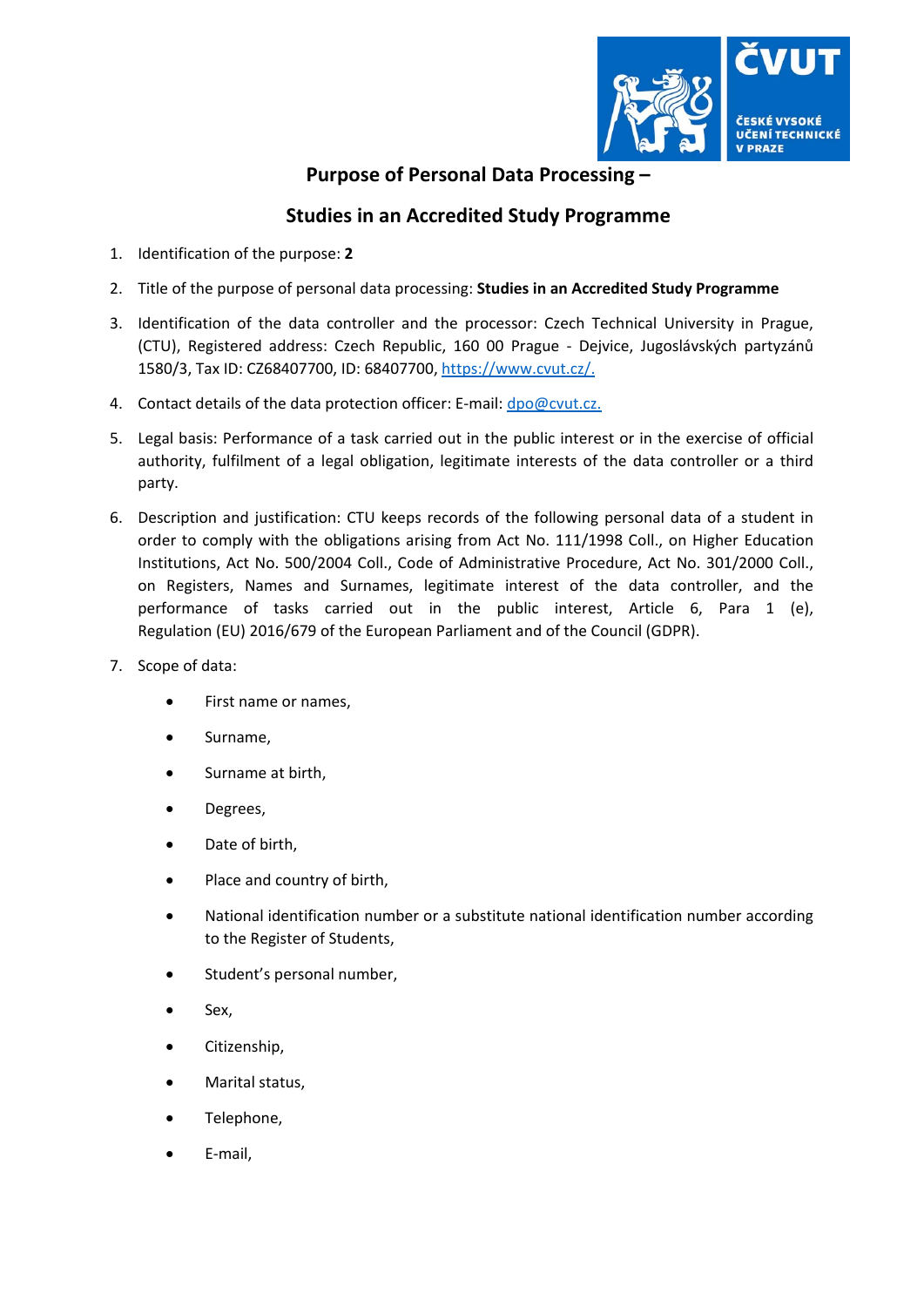

- Number of bank account, bank (CR),
- Children's documents from the Register of Vital Records (in case of student parent registration),
- Student's documents from the Register of Vital Records (documents on changing gender, death certificate),
- Study programme and field of study (or specialization) in which the student studies,
- Other information about studies (for example: the date of commencement of studies, the type of study, the way of financing of studies, the language of instruction, the study plan, whether the student is / is not newly accepted, a report on disciplinary and ethics proceedings, information provided by teachers on cases of student cheating that have not been solved before the Disciplinary Commission),
- Student's applications and relevant decisions and statements (for example: an application for an individual study plan, interruption of studies, alternative date for submission of the thesis, recognition of subjects),
- Data on previous secondary and university education (type of secondary school, the school's identification number and address, the year of the final examination, the achieved level of previous education) and all other documents and certificates (such as language certificates) that result from the admission requirements of the faculty or institute (such as: a CV, an overview of previous employment, a motivation letter, a portfolio) ,
- Data on study stays abroad,
- Number of the diploma,
- Study results including all information on the final state exams (protocols, reviews, reviewer),
- Student's medical documentation (in case of applications for interruption of studies due to health reasons or ISP),
- Confirmation from relevant sport unions (in case of top‐level athletes),
- A study contract (in case of students in double degree of joint degree programmes),
- Decisions on the assessment of fee for an extended study period,
- Requests for personal data processing lodged by the state administration and courts,
- Signed matriculation promise,
- Permanent Stay in Czech Republic: yes no.

In case of students with Czech citizenship:

 Permanent address in the Czech Republic (street, house number, town, post code, country),